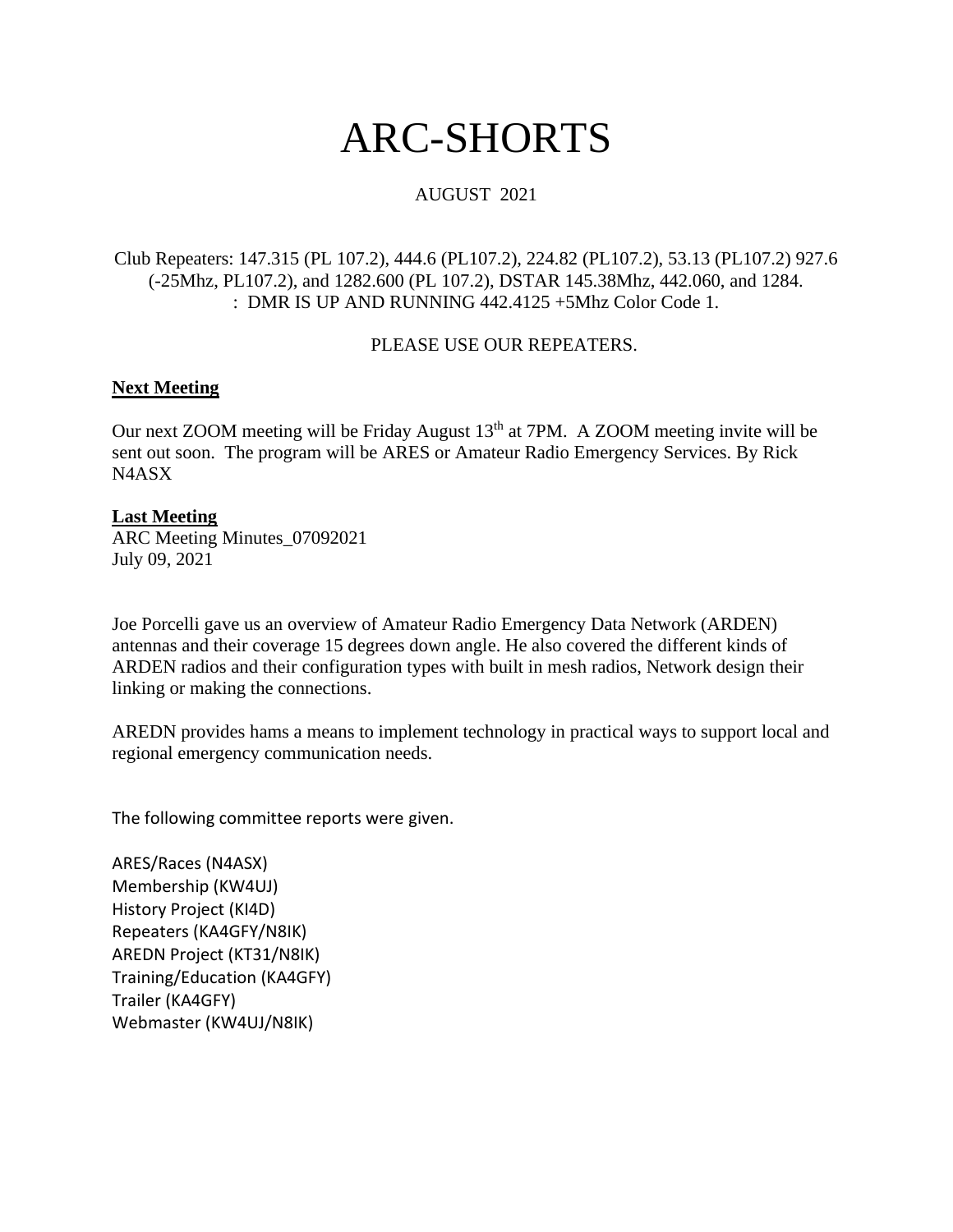## **Presidents Corner**

#### Presidents Corner

With a successful Alexandria Radio Club Field Day 2021 still in the rear-view mirror, this is a reminder that photos taken at ARC Field Day 2021 have been uploaded to the following link: [https://photos.app.goo.gl/dqDCU64AUTftN5iQ8.](https://photos.app.goo.gl/dqDCU64AUTftN5iQ8)

Regular in-person club meeting events are still subject COVID-19 restrictions at our normal meeting location, the City of Alexandria Police Headquarters building. With improving news about COVID-19 in June, the board contemplated temporary in-person meetings at the Dunn Lorton Fire Station; however, the rapid emergence of the Delta variant ended that consideration. Until we are notified that COVID restrictions are lifted and that we may resume our regular meetings, we will continue with virtual club meetings using Zoom.

The July 11 monthly featured AREDN presented by Joe Porcelli (KT3I). The presentation can be viewed a[t https://drive.google.com/drive/folders/17fb9IkP71qZ0oO\\_i7eVshuEfpfYltBbc?usp=sharing.](https://drive.google.com/drive/folders/17fb9IkP71qZ0oO_i7eVshuEfpfYltBbc?usp=sharing) The presentation began with an overview of AREDN and its capabilities and limitations. It included lessons learned from prior experiences including Marine Corps Marathon (MCM) deployments and testing with Marine Corp G6. The lessons learned led into a short discussion on equipment selection. The program concluded with a discussion about how the Club can best leverage AREDN to serve the City of Alexandria in case of disasters/emergencies.

On July 28th Alexandria Radio Club held its second Tech Talk via Zoom in the series with Tech Talk #2 on Go-Kits, which was led by Rick Bunn (N4ASX). Rick's team of presenters with Go-kits included Ian (N8IK), Ted (N4JOG), and Don (KI4D). The presentation also featured Jason's (WA6MPR) Go-Kit, but Jason could not be present. A highlight of the session was comments by Gary (KC5QCN) regarding go-kits and support to Puerto Rico by the ARRL after hurricane Maria. Tech Talk #2 has been posted for your viewing on [https://drive.google.com/drive/folders/1xPviax85oViccwe7zXZI2HDrFugyJdTm?usp=sharing.](https://drive.google.com/drive/folders/1xPviax85oViccwe7zXZI2HDrFugyJdTm?usp=sharing) Techtalks topics resulted from a club survey conducted this past spring with club members. All sessions are open to all hams. These talks will be conducted monthly during the coming months. The purpose of these sessions is to provide an opportunity for in-depth conversations, including Q&A, on a variety of ham radio topics. These sessions also follow up on ideas from club members desiring to build on their knowledge of ham radio. Thusly, it is also hoped that these sessions will build on club mentoring efforts for our newest hams and will serve to promote their continuing interest in club activities. Finally, it is hoped that these sessions will lead to more interest in operator license upgrades enabled by increased knowledge of ham radio.

On August 3rd Alexandria Radio Club participated along with Alexandria Community Emergency Response Team (CERT) in celebrating National Night Out tonight from 5 p.m. to 9 p.m. in the city of Alexandria. We had a great time celebrating National Night Out. The weather was absolutely perfect for the event, and we all had free ice cream. We had several visitors to our exhibit, including Fire/EMS Chief Smedley. Our exhibit was right next to the Alexandria CERT exhibit which gave us apple time to converse with Marjorie and her CERT team. We operated a portable station the club 2m repeater. Since Del Ray does not have great elevation for our 2m repeater, we also had time to experiment with radios and antennas to gain the best link with the repeater. Club members Rick Bunn (N4ASX), Sean Gallagher (KO4QQY), and Don Lewis (KI4D) represented the club, wearing our club safety vests. We distributed our club literature and talked to the public about the importance of amateur radio during emergencies. In summary, it was a valuable experience for the club.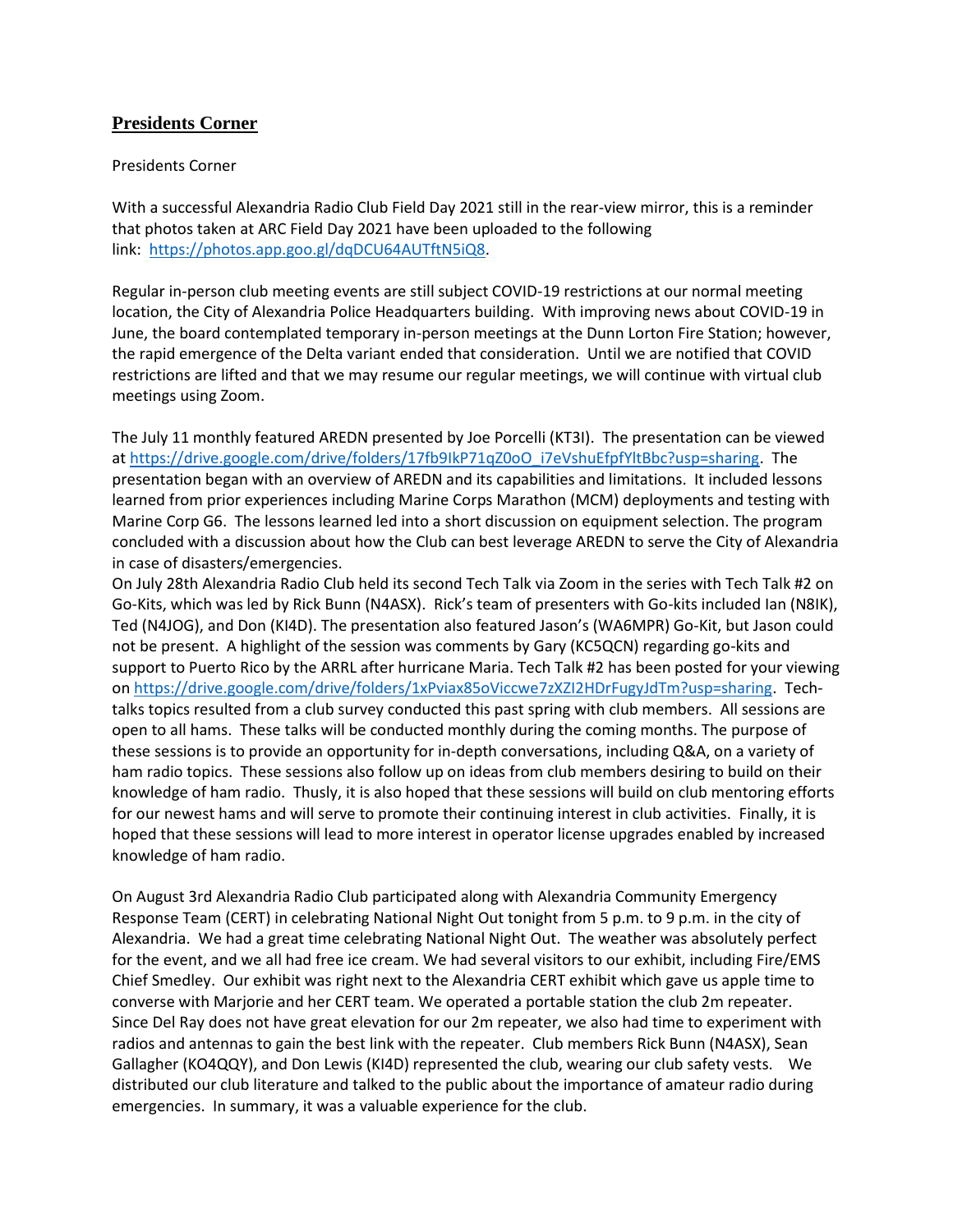This month, we are again delighted and fortunate to welcome a new club member. Since last month Jesse Elbin (KY4EZ) has joined. Please welcome Jesse when an opportunity arises.

Most ARES Safety vests were delivered during Field Day weekend for those who attended. The remaining vests are being held pending delivery. As announced during the June club meeting delivery of polo shirts with club logos have been delayed due to a lack of availability from the shirt vendor. An update will be provided at the upcoming August club meeting.

The list of upcoming club activities and presentations planned for 2021 is listed below. The Club also welcomes any ideas from club members for programs and activities in 2021. Please send your ideas to [president@w4hfh.org.](mailto:president@w4hfh.org)

Scheduled Activities and Presentations for 2021 updated as of Aug 9, 2020

- January 8th ZOOM MEETING, Pentagon Radio Club MARS Operations by Gary Sessums (KC5QCN), 2021 Plans & Programs, Voting Meeting
- February 6th (CANCELLED) FROSTFEST, Richmond, VA
- February 12th ZOOM MEETING, VA QSO Party, Gordon Miller (NQ4K)
- February 15th (CANCELLED) George Washington Day Parade Participation
- March (Date) License Classes begin, Ends May (Date)
- March 6th (CANCELLED) St Patrick's Day Parade
- March 12th ZOOM MEETING, How to Learn and Have Fun with Morse Code by Long Island CW Club, Howard (WB2UZE) and Jim (W6JIM)
- March 20-21th VA QSO Party Weekend
- April 7th ZOOM MEETING, FIELD DAY 2021 planning committee kickoff
- April 9th ZOOM MEETING, West Mountain Radio, Mark Siegesmund (W9WMR)
- April 24th (VIRTUAL) WINTERFEST, Annandale, VA
- May 14th ZOOM MEETING, Antenna Tuners: When do you need one, and how do they work? Barry Feierman (K3EUI)
- May 21-23rd (CANCELLED) HAMVENTION, Dayton,
- June 11th ZOOM MEETING, FIELD DAY 2020 final briefing
- June 26-27th FIELD DAY 2021 Weekend
- July 9th ZOOM MEETING, AREDN, Joe Porcelli (KT3I)
- August 1st Berryville HAMFEST, Berryville, VA

#### YOU ARE HERE!

- August 13th ZOOM MEETING, ARC ARES, Rick Bunn (N4ASX)
- September 10th ZOOM MEETING, Marine Corps Marathon (MCM) 2021 Howard Cunningham
- October 8th ZOOM MEETING, DX Engineering, Tim Duffy (K3LR)
- October 31st MARINE CORPS MARATHON
- November 12th MEMBERSHIP MEETING, Elections
- December 10th MEETING, Christmas party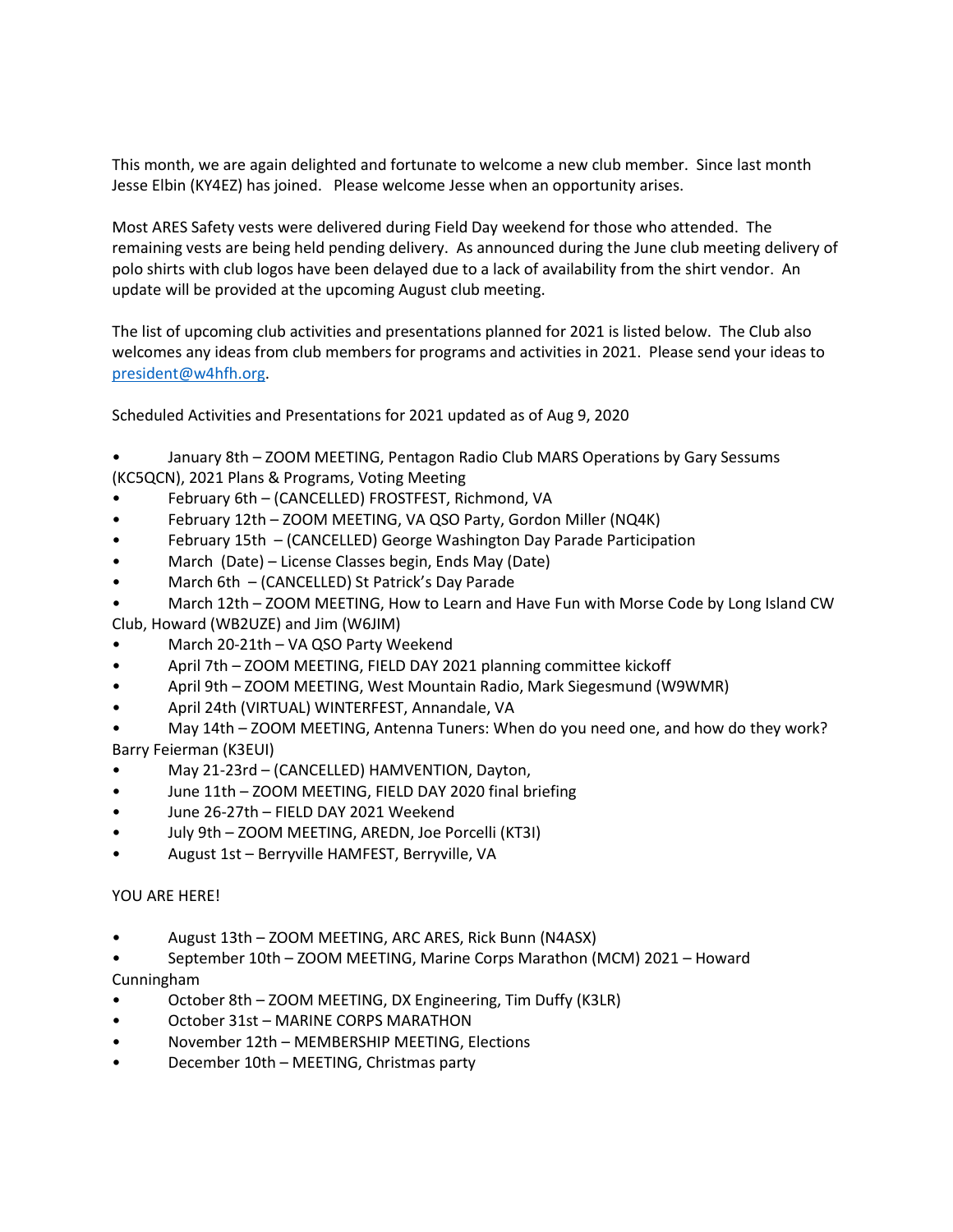Proposed Tech Roundtable Topics for 2021 (Panel of experienced club members and others discussing their experiences with Q&A.)

- 1. Ham Activities for New Technician Class Hams
- 2. Handy talkies (HT) options, what kind, how much? Pros and Cons
- 3. Building a Go-kit for ARES
- 4. QRP (Reduced transmit power out)
- 5. Portable ops (rigs, batteries, antennas, etc.)
- 6. Mobile installations
- 7. Starter Base Station Options
- 8. Stealthy Antennas for city dwellers
- 9. QSL Cards
- 10. Getting Started with ECHOLINK
- 11. Getting Started with Amateur Radio Satellite Communications
- 12. Parks on the Air for Beginners
- 13. Working with Repeaters
- 14. Using NVIS
- 15. Working with Digital modes
- 16. Radio Scanners for Beginners
- 17. Packet Radio
- 18. Raspberry Pi Applications
- 19. Virtual Ham Shack Tour
- 20. Ham Shack Hotline
- 21. Installation and Logging with N3FJP
- 22. Matching Antennas to Feedlines
- 23. Propagation and Sunspot Cycle 25
- 24. "Time" for new amateur radio operators

Please get vaccinated and stay safe with masks and social distancing.

73 Don, KI4D

## **ARES**

As there will be an ARES program at the next meeting I will keep this short. Imagine a hurricane Sandy like event in our area but include a few tornados and it hits ALEXANDRIA. One of the first things that happens is for the CERT teams to go into action in their neighborhoods to stabilize the damage, shut off water, power, gas in damaged homes where needed and do what they can until the first responders can get to them. If there is major damage, shelters would be manned and opened, the City would activate it's emergency protocols and activate it's Emergency Operations Center and establish Incident Commands where needed around the City. THEN they may ask for support from ARES.

If activated, The Emergency Coordinator (EC) would start calling up the 14 volunteers on our list and asking them to go to shelters, the hospital, the EOC and maybe a few other spots to provide communications. With 14 volunteers we could just cover those assignments but we would not have any additional operators for the next shift. This kind of disaster could last for days.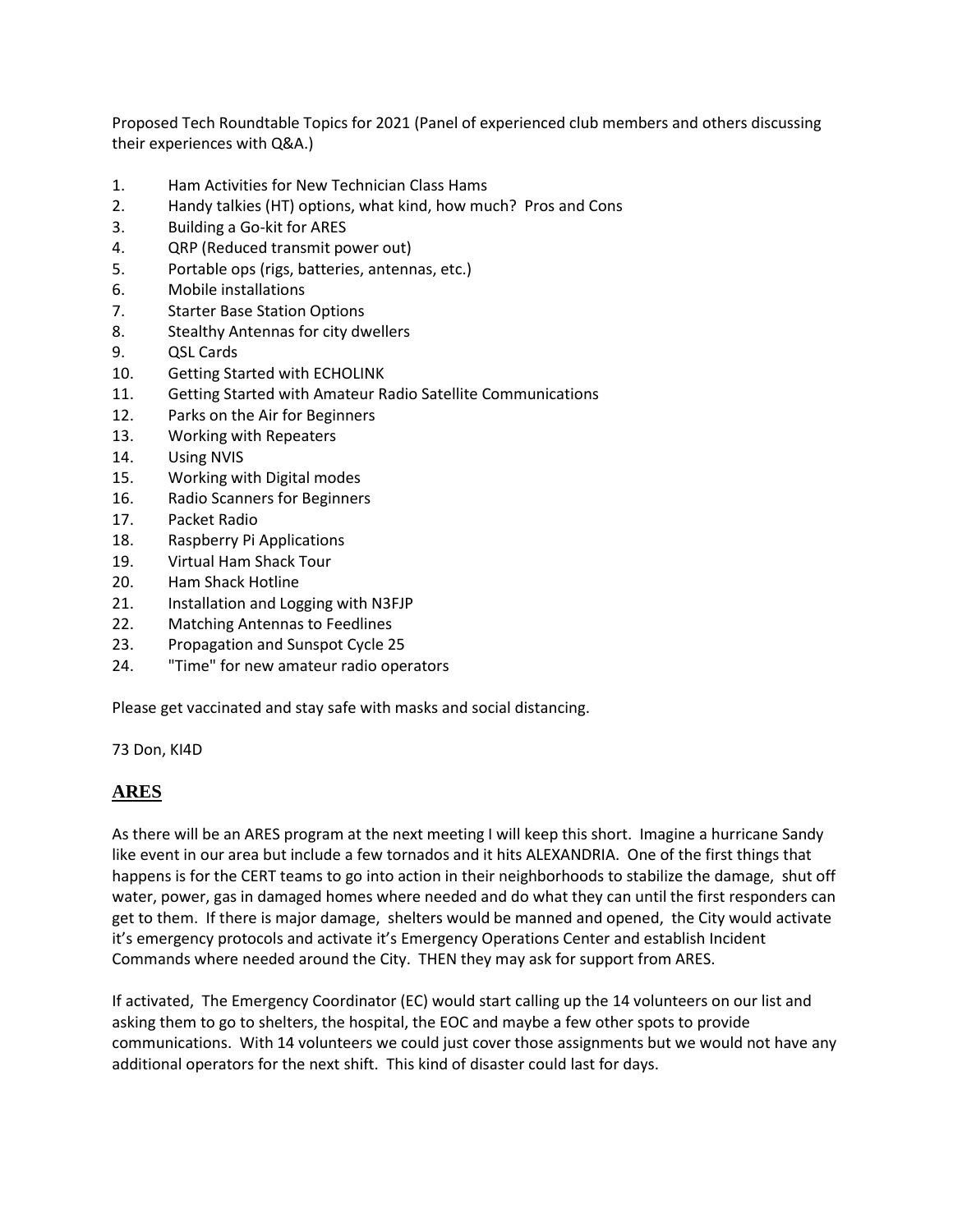We are lucky here in that we do not have earthquakes, hurricanes like Florida, Tornados like the midwest, floods or huge fires. But we should be prepared and part of that preparation is to recruit ARES volunteers and ask that they get the FEMA IS-100,200,700 and 800 classes and/or the ARRL ARES training. What we need to be effective is an ARES membership more like 50 then 14. So, think about joining. Another point to think about is the need for new leadership. Many of the 14 volunteers are retired and we need new people to take over.

73 Rick N4ASX EC Alexandria ARES

# **MARINE CORPS MARATHON**

This event is kind of short notice. The event needs about 135 operators and all most operators need is a dual band HF and batteries. If you can volunteer, go to MCMHAM.ORG and MARINEMARATHON.COM and sign up under HAM VOLUNTEER. This needs to be done soon due to security requirements. There are many repeaters along the course so if you have a good antenna and about 8 hours' worth of batteries you'll have what you need. You will get more info if you volunteer.

# **ELMER'S INPUTS**

BIG LESSON LEARNED. My ham shack is very dependent on the desk top computer to keep my logs, run my HF and VHF/UHF radios, Satellite predictions, and put together this news letter (until someone says they want to take over.

Well, After being away from the desktop computer for a month, and after running it for the last two weeks, I decided to run a backup. I have two levels. I have a onld 2TB drive from my older computer and a 1TB solid state drive as the primary C: drive. I first mirror the C: drive to the F: drive (2tb) and then I used a solid state 1TB drive that has a USB interface to backup the C: drive using a popular backup program. But I did something wrong and when I tried to fire up the computer I got a error. I tried to run the Microsoft Recovery on it but NO JOY. I also checked the two backup drives and found that both were whipped.

Some of my recent important info is on the MS One Drive, but not much. My e-mail is recoverable, My LOTW account will allow me to reconstruct my log book. Lots of other stuff is GONE.

Lesson learned. Have a back up that does not depend on ONE Computer.

And this is my long winded excuse as to why ARC SHORTS is late.

73 Rick N4ASX

**Hamfests** –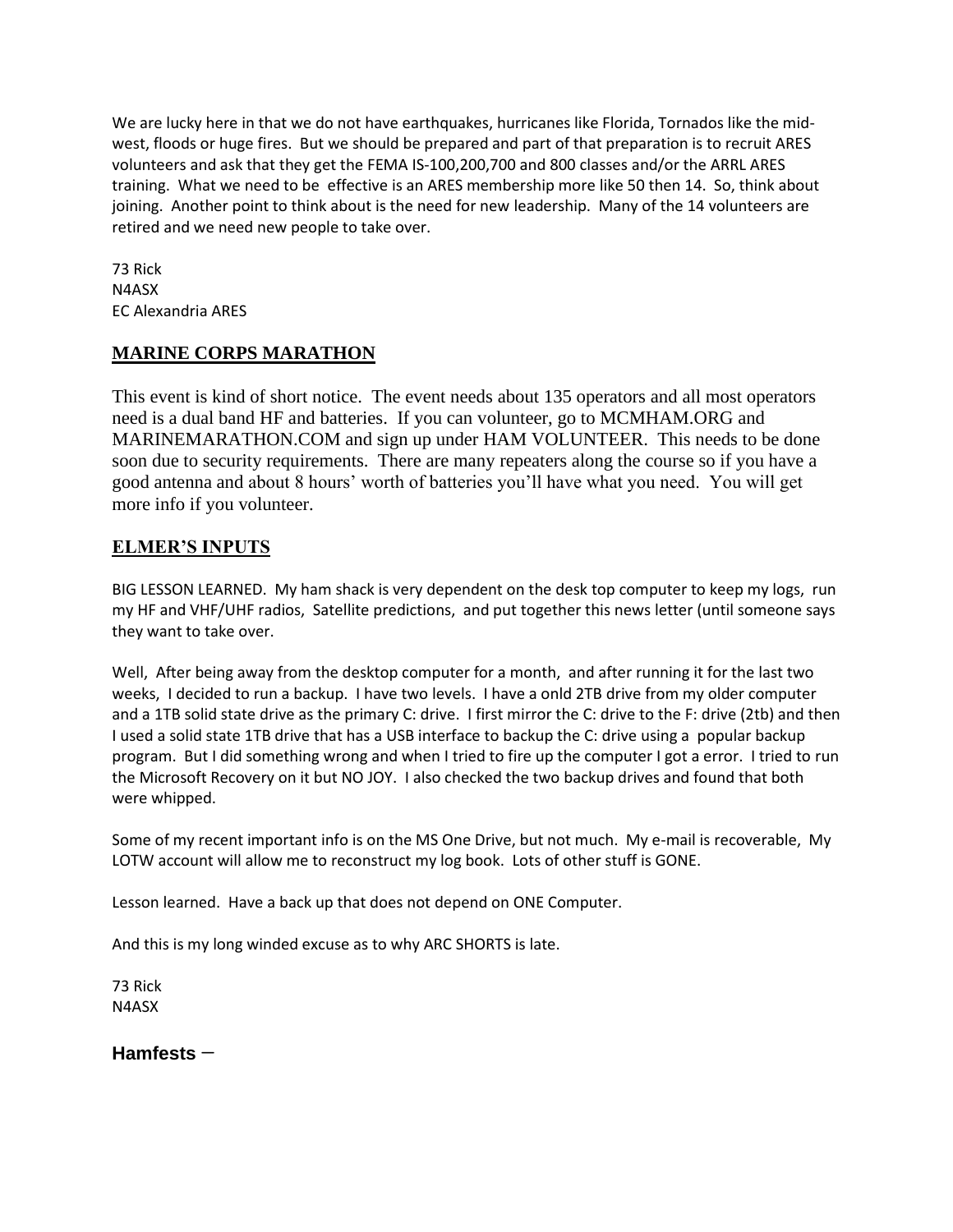The spread of COVID-19 (AKA Corona Virus) has put a major damper on hamfests for 2020 and early 2021. However, with people getting vaccinated, there are more hamfests showing up on the calendar. Let's hope this continues.

The Berryville hamfest did happen as planned. The rain held off and a good time was had by all.

The Tidewater Hamfest (a.k.a. VA Beach) is returning this year on September 11 and 12. It will be held in a new location, The Ambassador Club in Portsmouth. The address is 364 Peninsula Avenue in Portsmouth. Here is the link: <http://virginiabeachhamfest.com/>

The St Mary's Amateur Radio Association annual Tailgatefest will take place on September 25 at the Hollywood Volunteer Fire Department in Hollywood, MD. Here is the link: <http://www.k3hki.org/2021-8th-annual-tailgate-fest/>

The Columbia Amateur Radio Association's CARAFest will be on October 3<sup>rd</sup> at the Howard County Fairgrounds. Here is the link: <http://carafest.org/>

# **Training –**

With our last class in the books, time to start planning for the next one. Our next class is scheduled to start October 5and end December 7. That leaves everybody enough time to get their new amateur radio equipment for Christmas. If you know of someone who has always wanted to become a ham radio operator, send them our way.

We have been hearing some of them on the air. Be sure to welcome them to ham radio.

## **Contests –**

- August 14 Kentucky State Parks ion the Air. Exchange is state.
- August 14 and 15 Maryland/DC QSO Party. Exchange is entry class and state. Most of us operating from home will be a "standard" station.
- August 21 and 22 North American QSO Party SSB. Exchange is name and state.
- August 22 ARRL Rookie Roundup, RTTY. Exchange is name and 2-didgit year you were first licensed.
- August 28 through 30 Hawaii QSO Party. Exchange is RST and state.
- August 28 and 29 Kansas QSO Party. Exchange is RST and state.
- August 28 and 29 Ohio QSO Party. Exchange is RST and state.
- August 28 and 29 W/VE Islands QSO Party. Exchange is RST and state.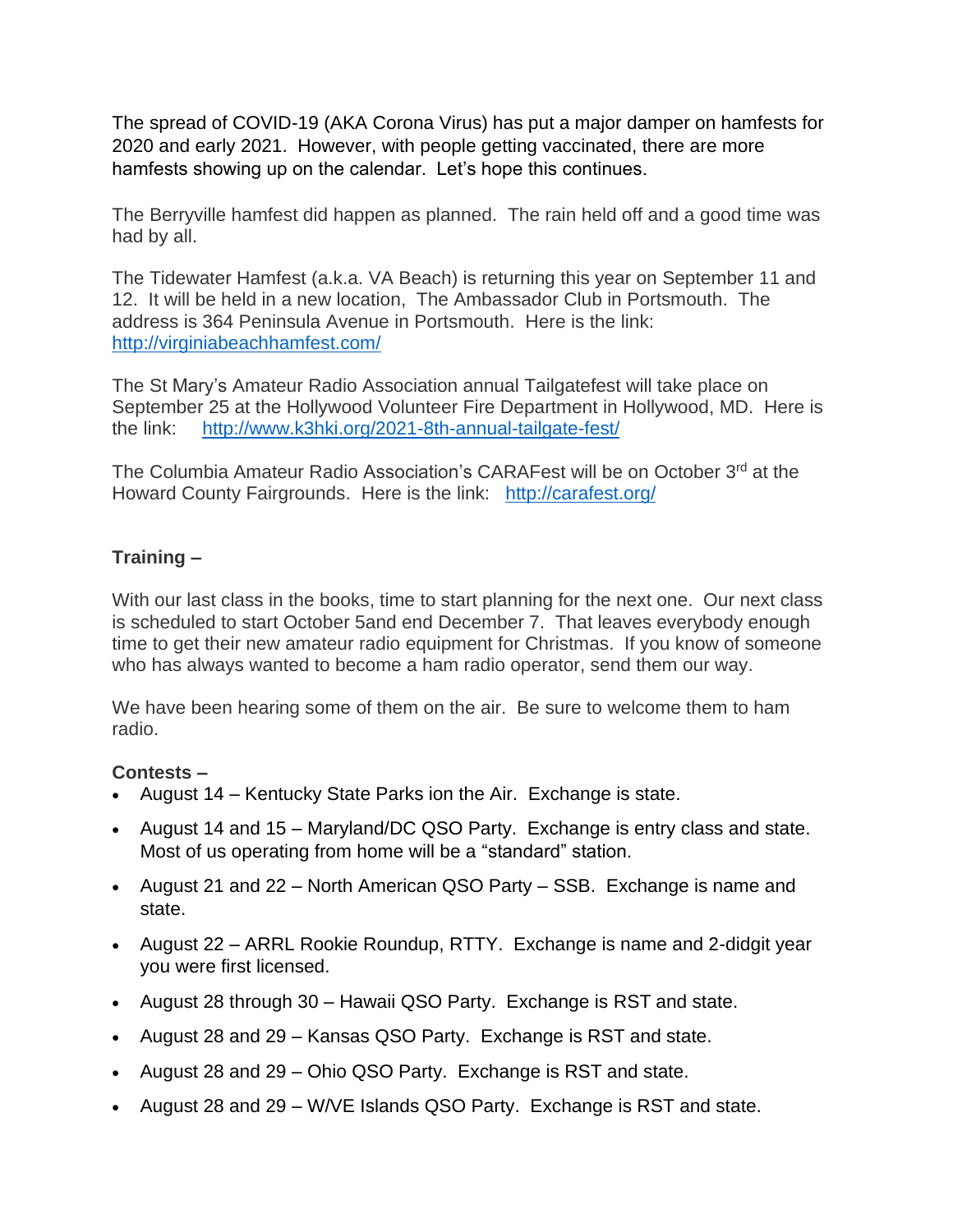- September 4 and 5 Colorado QSO Party. Exchange is name and state.
- September 5 and 6 Tennessee QSO Party. Exchange is RST and state.
- September 11 Ohio State Parks on the Air. Exchange is state.
- September 11 and 12 Alabama QSO Party. Exchange is RST and state.
- September 11 through 13 ARRL September VHF Contest. Exchange is 4 character grid square.
- September 12 North American Sprint- CW. Exchange is other station's call, your call, serial number, your name, your state.
- September 18 and 19 Iowa QSO Party. Exchange is RST and state.
- September 18 and 19 Texas QSO Party. Exchange is RST and state.
- September 18 and 19 Washington State Salmon Run. Exchange is RST and state.
- September 18 Wisconsin Parks on the Air. Exchange is state.
- September 18 and 19 New jersey QSO Party. Exchange is RST and state.
- September 18 and 19 New Hampshire QSO Party. Exchange is RST and state.

Every Sunday evening at 8 PM local time, the K1USN Radio Club sponsors the "Slow Speed "Contest." The exchange is similar to a QSO. See the rules here: [http://www.k1usn.com/sst.html.](http://www.k1usn.com/sst.html)

Every Tuesday at 0000 (8 PM EDT Monday for us) is the Worldwide Sideband Activity Contest. Exchange is RS and age group (OM, YL, Youth YL or Youth). Here are the rules:<https://wwsac.com/rules.html>

Don't forget, be sure to send in your log within 7 days after the contest ends for all ARRL sponsored contests. ARRL now uses a web application for contest log submissions. Here is the link: <http://contest-log-submission.arrl.org/>Be sure to convert your file to Cabrillo format before submitting. Most logging programs support the Cabrillo format.

REMEMBER to support the CLUB'S score for contests by providing Ian, N8IK your info (Name, Call sign and Grid Square location) and submit your scores for the contests you play in. If the contest asks for a club affiliation, the Alexandria Radio Club is on the list of contest clubs. Contesting is one way we show that we are using our frequency allocations.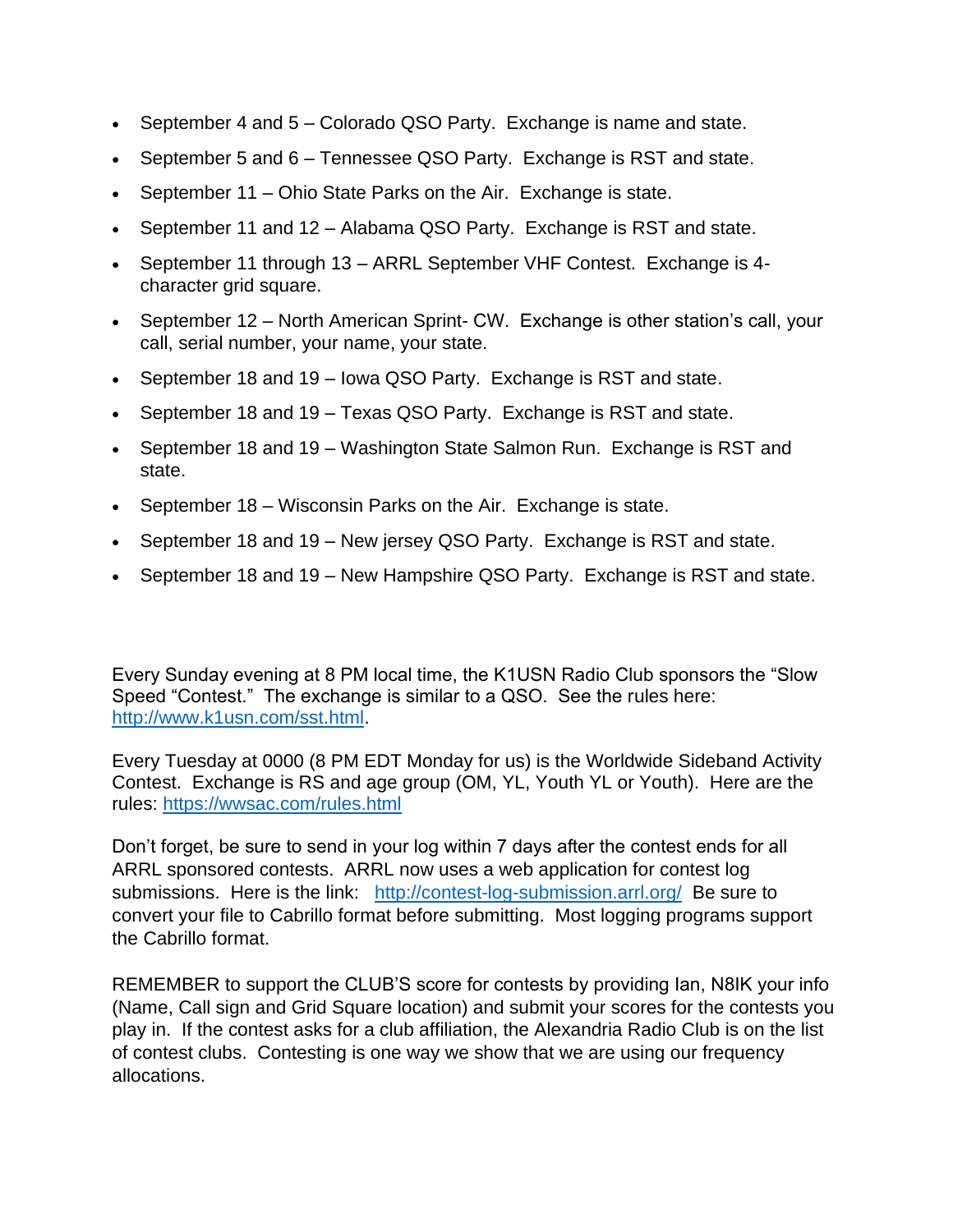Contests may not be your thing, but contests are a great way to show outside interests we do use our valuable spectrum. By showing we use our spectrum, other services will have a hard time proving that we don't use our spectrum and it's up for re-allocation to someone else.

Contests can also be a great way to become introduced to HF communications. While it can be intense, pick the contest and jump in. Most contests have a limited exchange so it is usually easy to get what the other station needs.

State QSO parties are a great introduction to contesting. Most are low-key and the exchange is limited.

Speaking of state QSO parties, there is now a state QSO party challenge. You can start accumulating multipliers by submitting a log in any state or provincial QSO party to 3830scores.com QSOParty Groups.io.forum and State QSOParty.com.

## **Repeaters –**

The club repeaters are all up and running. The DSTAR repeaters are seeing a lot of activity. We have been linking the 70 cm repeater to Reflector 001C, the world-wide reflector and the 2 meter repeater to Reflector 030C, another busy reflector. If you want to link to another reflector, be sure to unlink the repeater first and then link to the reflector of your choice. All we ask is you unlink the reflector you were listening on when you are finished listening.

The DMR side is working normally with access to the DMR servers. If you use the DMRVA codeplugs, they have updated codeplugs on their website with some of the new DMR repeaters. The codeplugs include more than just the DMRVA system repeaters. Their website is <http://www.dmrva.org/>

DMRVA has announced on their website they will be partnering with the Hospital Emergency Amateur Radio Service (HEARS). HEARS operates linked repeaters primarily located in Southwest Virginia, North and South Carolina. New talkgroups will be added to the DMRVA system and at least one talkgroup will be deleted. We will have the details as soon as we see them.

In case you missed it, N8IK sent out a "Handy Intro Guide to DMR." It does a great job explaining some of the terms you hear about DMR.

We have resumed (semi-regularly) the follow-on net on one of the other repeaters after the Thursday net on the 2-meter analog repeater.

Ian, N8IK, has started a Wednesday night DSTAR net on the 145.380 MHz repeater at 8 PM. We have linked the repeater to Reflector 62B so members and former members